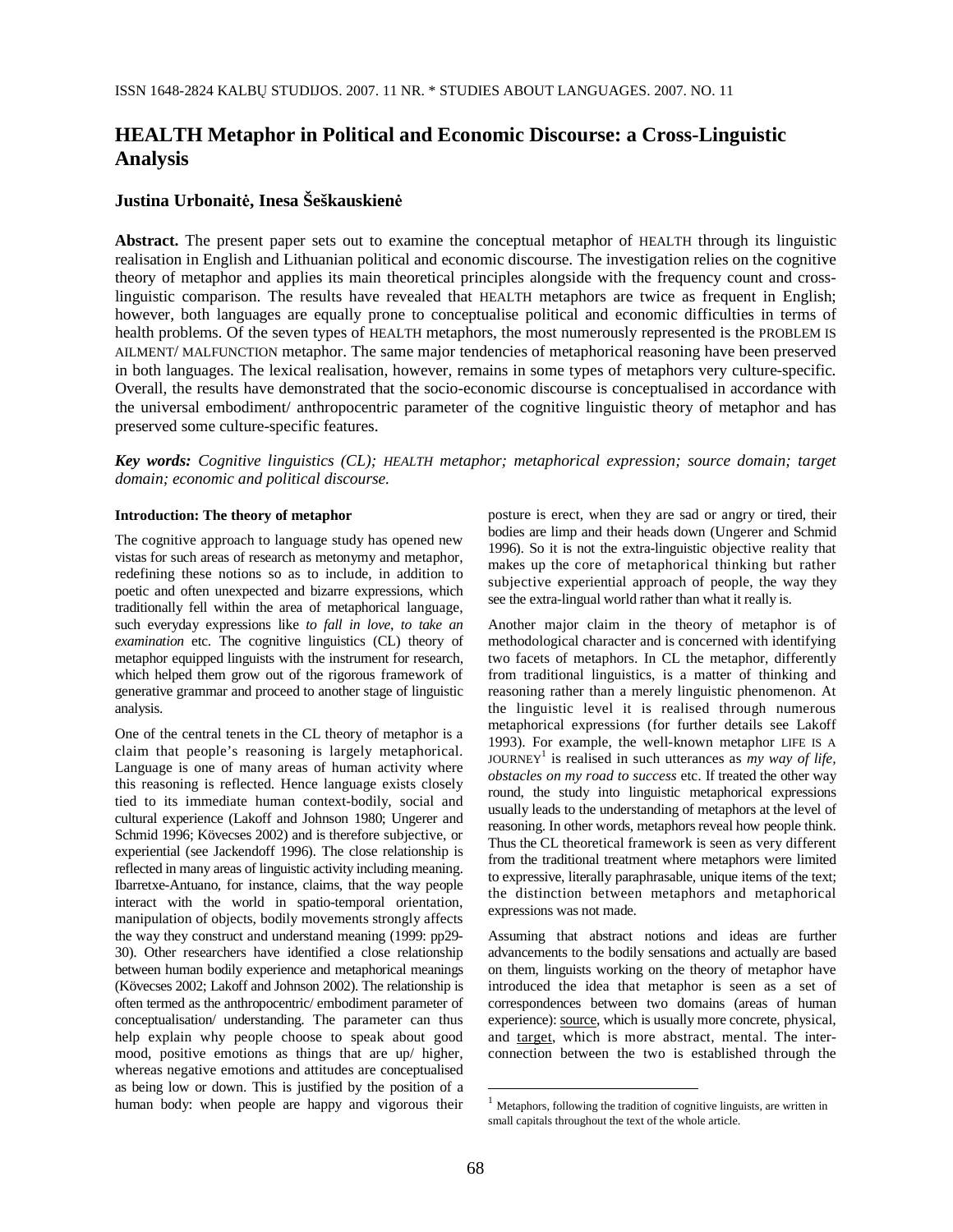notion of mapping, i. e. the target is usually seen through the source. For example, the well-known and fairly extensively researched metaphor THE ARGUMENT IS WAR has WAR as the source domain and ARGUMENT as the target domain. So argument (target domain) is discussed in terms of war (source domain). Thus in the linguistic expression *after a long discussion he lost — he had no more arguments*  the ARGUMENT is seen through a mapping between *losing a war* and *a lack of arguments*.

The third crucial idea in the CL theory of metaphor is its universal vs. culture-specific character. Generally, human experience can be seen as both — universal and culture specific. However, neither the first nor the second parameter can be dismissed as self-explanatory or independent of each other. The anthropocentric parameter of conceptualisation in CL is often interpreted as the universal basis for metaphors since all humans share common biological history. However, they live in communities with each of them having a different social history manifested in politics, economics, legal system, religion, cultural heritage, beliefs and values etc. All these aspects of social life make up the basis for culture-specific conceptualisation of the world which is reflected, among other things, in metaphors. Translation specialists find the culture-specific aspect of metaphorisation much more salient than universal anthropocentricity (Al-Hasnawi 2007). On the other hand, there is an opinion that since human bodily experience is more or less similar across the globe, image schemas are likely to be universal and shared by many different cultures (Boers 1999: p48).

The social measurement of human reasoning is also very often discussed in terms of political and economic discourses, which are areas of common interest for large communities transgressing national, religious and other borders. Therefore, the heightened interest in the study of metaphors in political and economic discourse (Boers 1999, 2003; Cibulskienė 2006; Vaičenonienė 2002; Cienki 1999, 2005; Lakoff 1991 etc.) is understandable. Ungerer and Schmid (1996: p149) explain it by claiming that political area is especially "adoptive" of metaphors; "political speech is one of the recognised types of classical rhetoric, of which metaphors are an integral part". Kövecses (2002: p22) identifies the most frequent source domains for politics, such as games, sport and war; economics is often conceptualised via buildings, journeys and plants (ibid).

### **1. The metaphor of HEALTH: a niche for investigation**

The metaphor of HEALTH is understood in this paper in line with the general principles of the theory of metaphor in CL. More specifically, it is a metaphor whose source domain is the functioning of human body and the target domain is the society's political or economic life. It should be pointed out that political and economic issues seem to give preference to conceptualising a variety of topical issues in terms of ailments, sickness and weaknesses of the human body rather than being in good shape and fit.

In linguistic literature, the metaphor of HEALTH has been only discussed in the framework of a higher-level metaphors STATE/ NATION IS A PERSON (Lakoff 1991), ECONOMY IS A PERSON (Chung et al 2003) and some others. The findings

of some authors suggest that in socio-economic domain both higher-level metaphors and their lower-level healthrelated features are pervasive (Boers 1999; Holmgreen 2003; Schmidt 2003). Some aspects of the ECONOMY IS A PERSON metaphor were researched cross-linguistically (ibid.). Boers' study, which is among the most interesting papers, investigates whether the frequency of health metaphors in socio-economic discourse depends on a season of the year (Boers 1999). The results confirm the author's expectations that between December and March socio-economic phenomena tend to be described in terms of illnesses and ailments much more frequently than in other seasons of the year.

However abundant into some types of metaphors, research into the metaphor of HEALTH is rather sporadic, mainly confined to the framework of higher-level metaphors STATE/ NATION IS A PERSON or ECONOMY IS A PERSON (see above) and in the majority of cases focusing on English.. Metaphorical reasoning in the English-Lithuanian political and economic discourse has been researched by several Lithuanian linguists (Cibulskienė 2006, Vaičenonienė 2002) who produced interesting results. However, the linguists did not specifically focus on the HEALTH metaphor. Moreover, rather conflicting results as to the prevalence of metaphors of either anthropocentric or culture-specific nature show that there is a need for more research. Therefore, this paper sets out to examine the frequency and nature of the HEALTH metaphor employed in economic and political discourse in the two languages, to identify its intersecting and culture-specific features and to account for the motivation behind one or another way of conceptualisation, particularly in culture-specific cases. Also an attempt will be made to compare the findings of the present research to the results described in Boers' paper (1999).

## **2. Data and methods**

The materials for the present research were collected from two quality papers and two magazines in English and Lithuanian, namely *The Economist (E), the Financial Times (FT), Veidas (V)* and *Verslo Žinios (VŽ).* While selecting the articles an attempt was made to objectify the process by the random choice of the articles the only restriction being the topic, i.e. economic and political issues. All articles taken for the analysis were published between the year 2000 and 2005. The number of articles amounted to 300 in English and the same number in Lithuanian. The subcorpus of the English data consisted of ca. 350,000 words, the Lithuanian sub-corpus was slightly smaller and had ca. 330,000 words.

The procedure of investigation consisted of several stages: first, the frequency count of HEALTH metaphors was carried out and second, the HEALTH metaphors were classified into subtypes considering the particular mappings between source and target domains. Later, the investigation focused on identifying similar/ culturally intersecting and culture-specific metaphorical expressions in the English and Lithuanian corpora. Overall, the methodology of research included quantitative and qualitative parameters as well as the general procedure of hypothetical deduction and cross-linguistic comparison.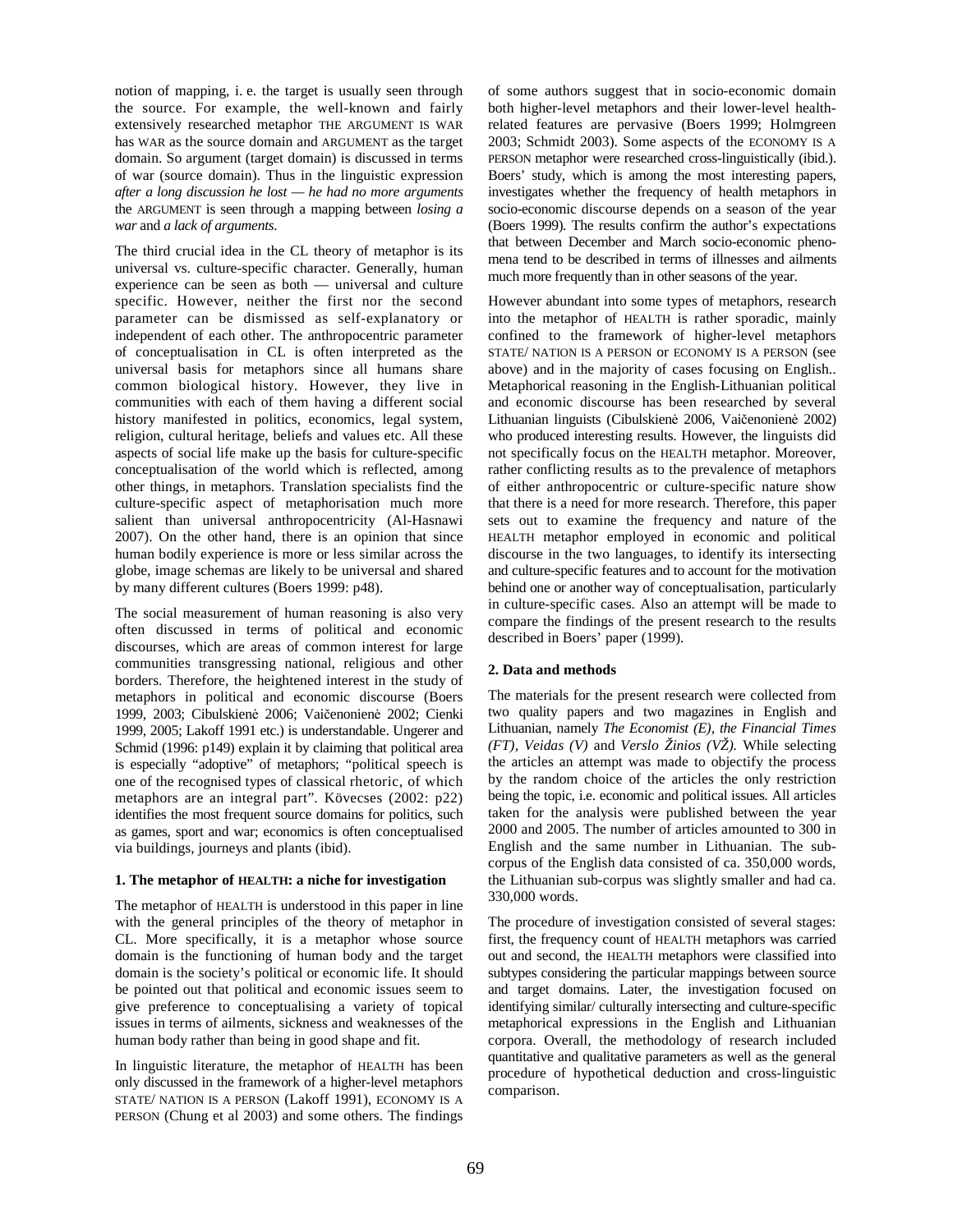#### **3. Results of investigation: overall frequencies**

In this section the results of quantitative analysis will be provided. For that purpose, the overall frequencies will be presented in the whole corpus of data, frequencies in English and Lithuanian sub-corpora and the number of metaphorical expressions per article and per 1,000 words.

Thus the overall number of metaphorical expressions in 600 articles in the two languages amounted to 393 thus yielding 0.655 metaphorical expressions per article (Table 1). The number of items per 1,000 words was 0.573. Quite unexpectedly and counter to the general findings of a number of scholars who claim that metaphors are pervasive in economic and political discourse (cf. Boers 1999; Kövecses 2002), the HEALTH metaphor turned out to be only moderately frequent. Boers', who researched English data, findings suggest that the number of healthrelated metaphorical expressions fluctuates between 1.12 in winter and 0.60 in all other seasons (Boers 1999: 51); thus the mean value is 0.86 metaphors per 1,000 words.

**Table 1**. Metaphorical expressions (ME) of HEALTH in English and Lithuanian sub-corpora

|              | <b>TOTAL</b>  | <b>PERCENTAGE</b> | <b>ME PER</b>  | <b>ME PER 1.000</b> |
|--------------|---------------|-------------------|----------------|---------------------|
|              | <b>NUMBER</b> |                   | <b>ARTICLE</b> | <b>WORDS</b>        |
| EN           | 257           | 65%               | 0.856          | 0.734               |
| LT           | 136           | 35%               | 0.453          | 0.412               |
| <b>TOTAL</b> | 393           | 100               | 0.655          | 0.573               |

The difference between the frequencies in Boers' and our data could be partially accounted for by the choice of languages. Thus English manifests comparable results (cf. 0.734 items per 1,000 words in our data and 0.86 in Boers'). However, Lithuanian seems to be much less inclined to metaphorical reasoning in political and economic discourse, which is why the Lithuanian sub-corpus makes up slightly more than one third of the total data. The reasons behind such preferences might be related to further developed (older tradition of) newspaper language and hence more frequent metaphorical clichés in English and more straightforward, less metaphorical reasoning in the socio-economic discourse of Lithuanian.

Another feature of the findings obtained is concerned with individual features of the articles. It should be noted that Table 1 reflects the mean values of frequency counts, whereas actually the number of metaphorical expressions varies from 0 to 5 per article. It obviously testifies to very different individual preferences of the authors.

### **4. Types of HEALTH metaphors**

In accordance with the CL view, metaphors are a matter of mind, which is why they are often referred to as conceptual rather than linguistic (Lakoff and Johnson 1980; Lakoff 1993; Kövecses 2002). They are also understood as having a hierarchical structure and rendered from higher level to lower level. Thus STATE IS A HUMAN is a super-ordinate (higher-level) metaphor for A POLITICAL PROBLEM IS PAIN, for example. However, it should be noted that the classification (or categorisation) is an open-ended process, there are no established sets or classes; they emerge in the

process of analysis. Thus in the collected English and Lithuanian data corpus HEALTH metaphors fall into 7 types:

- 1. PROBLEM IS ILLNESS/ MALFUNCTION.
- 2. (MEANS OF) IMPROVEMENT IS MEDICAL TREATMENT.
- 3. PROBLEM IS PAIN.
- 4. (GOOD) CONDITION IS (GOOD) HEALTH.
- 5. RECURRENT/ LASTING TOO LONG IS CHRONIC.
- 6. EVALUATION IS DIAGNOSIS.
- 7. INTEREST/ SPREAD OF IDEAS IS CONTAMINATION.

The distribution of the above types in the data of both languages is given in Table 2 below.

| Table 2. Types of HEALTH metaphors in English and Lithuanian |  |  |
|--------------------------------------------------------------|--|--|
|                                                              |  |  |

| <b>TYPE AND EXAMPLES</b><br>(health domain elements are underlined)                                                                                                            |                    | LT        |
|--------------------------------------------------------------------------------------------------------------------------------------------------------------------------------|--------------------|-----------|
| 1. PROBLEM IS ILLNESS/MALFUNCTION<br>E.g.: post-election <b>paralysis</b> , economic<br>recovery; sušlubuotų rezervo linija.                                                   | 165<br>64%         | 86<br>63% |
| 2. (MEANS OF) IMPROVEMENT IS MEDICAL<br><b>TREATMENT</b><br>E.g.: the largest of a few big donors<br>(=countries, banks); Europos reani-<br>macijos programa.                  | 50<br>19%          | 23<br>17% |
| 3. PROBLEM IS PAIN<br>$E.g.:$ the political fallout is giving the party<br>its biggest <i>headache</i> ; Darbo partijos<br>sopuliai.                                           | 24<br>9%           | 15<br>11% |
| 4. (GOOD) CONDITION IS (GOOD) HEALTH<br>E.g.: <b>health</b> of its trading partners; kaina<br>priklausys nuo euro zonos sveikatos.                                             |                    | 1<br>1%   |
| 5. RECURRENT/LASTING TOO LONG IS CHRONIC<br>E.g.: <b>chronic</b> under-funding of higher<br>education; chroniškos reformos virto<br>chronišku nereformavimu.                   | 4<br>2%            | 3<br>2%   |
| <b>6. EVALUATION IS DIAGNOSIS</b><br>$E.g.:$ <b>diagnosing</b> the ills of the sugar<br>industry; nauja <b>diagnozė</b> : visuomenės<br>santykis su korupcija – šizofreniškas. | $\mathbf{2}$<br>1% | 4<br>3%   |
| <b>7. INTEREST/SPREAD OF IDEAS IS CONTAMINATION</b><br>E.g.: panašiu ambicingumu užsikrėtusi<br>ir Tėvynės sajunga.                                                            |                    | 4<br>3%   |

As can be seen from the above table, both English and Lithuanian metaphors of HEALTH are strikingly similar. The first two types of HEALTH metaphors manifest the same tendency. So the absolute majority of HEALTH metaphors (over 60 percent in each of the two languages) tend to conceptualise economic and political problems in terms of illnesses. Solutions to problems or improvement of an unfavourable situation are seen as medical treatment (almost 1/5 of metaphors in both languages).

The other five types of HEALTH metaphors are not that numerous, which is why any generalisations about them are of somewhat tentative character. So in both English and Lithuanian economic and political problems can be thought of as pain (type 3), (good) condition is seen as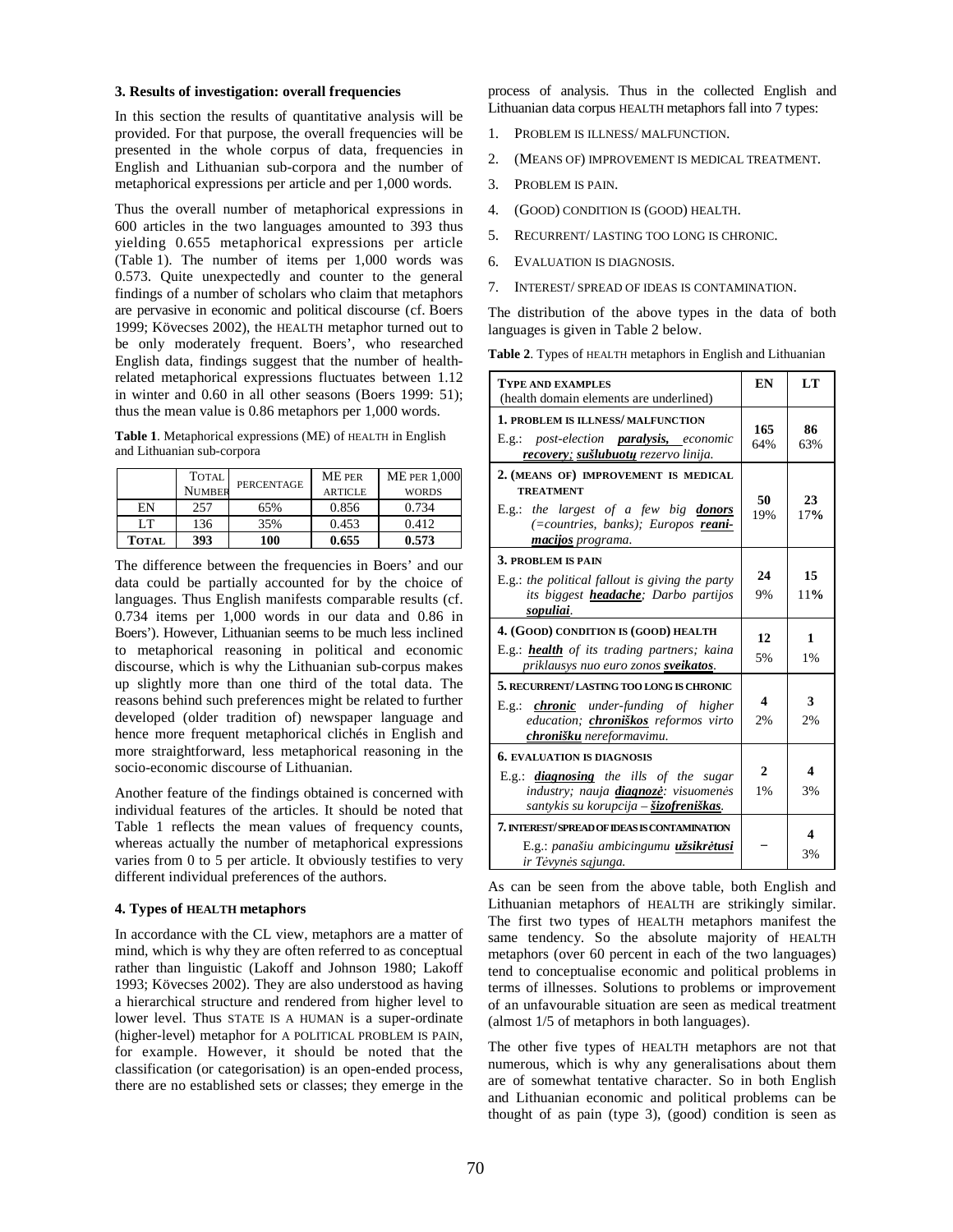(good) health (type 4), something that lasts too long is thought of as chronic (type 5) and giving evaluation to a situation, usually bad or generally unfavourable or causing tension, is discussed in terms of medical diagnosis (type 6). The last type of the metaphor of HEALTH, where an interest, a spread of ideas or inclination is thought of as contamination, was only employed in the Lithuanian press. So to be able to understand the mechanism of metaphorical reasoning and some culture-specific features of its linguistic realisation, the subsequent sections will give more details about each type of HEALTH metaphors.

#### **4.1 Problem is illness/ malfunction and improvement is medical treatment**

As noted by several researchers (Kövecses 2002; Boers 1999), there is a clear tendency to metaphorise events and phenomena which cause problems, tension or are generally thought of as experiencing difficulties. Therefore, it is quite natural that the majority of economic and political problems are conceptualised through HEALTH metaphors referring to illnesses or malfunction of a human body. The PROBLEM IS ILLNESS/ MALFUNCTION metaphor, as the most numerous type, offers the greatest diversity of metaphorical expressions in both languages.

So the process of deterioration or problems occurring in industry, market, economics or politics in general are conceptualised as an ailing, disease, sickness or weakness, any improvement is conceptualised as recovery. In a number of cases, however, the details of the malfunction are given or the illness is specified. For example:

- 1. *Post-election paralysis has dashed the hoe that Germany could build quickly on its economic recovery and*   $embrace$  reform.  $(E,$  Sep 24, 2005)<sup>2</sup>.
- 2. *Japan's ailing economy* [headline]*.* (E, May 31, 2001).
- 3. *Jeigu Lietuvai pasitelkus rezerv*ą *imt*ų *ir sušlubuot*ų *viena iš linij*ų*, jungian*č*i*ų *Rusij*ą *su Baltarusija, kilt*ų *rimt*ų *problem*ų*.* (*V*, Nov 4, 2004).
- 4. *B*ū*t*ų *politin*÷ *trumparegyst*÷ *pasikliauti tik šiuo vienu informacijos šaltiniu.* (VŽ, Feb 23, 2005).

The disease chosen for the source domain through which political and economic problems are described can be very serious (like *cancer, paralysis* or *plague*) or just a *cold*. It obviously depends on the situation which might be thought of as very bad or experiencing temporary difficulties. Interestingly, one can come across different physical and mental ailments, whose choice might depend on the language and the background culture. Sometimes it is merely the author's preference.

The English data include quite varied instances where problems are conceptualised either as an ailment of general character or as specific diseases. However, the Lithuanian sub-corpus has hardly any instances referring to a general description/ identification of bodily/ mental malfunction, like *weakness* or *ailing*. In the majority of Lithuanian

 $\overline{a}$ 

instances political and economic problems are thought of in terms of concrete diseases and bodily harm, mainly *schizophrenia*, *nearsightedness/ myopia, farsightedness, limp.* They were the most frequent in the Lithuanian sub-corpus; each lexical item occurred four times or more. Out of them, only *myopia* and *limp* were used in the English subcorpus (one instance of each lexeme), whereas *schizophrenia* and *farsightedness* were not found at all. However, only English tends to favour *ailment* and *illness* (each had 17 and 6 instances respectively), whereas the preferred specific diseases include *depression, paralysis, pneumonia* and *sclerosis* (with each occurring 4 or more times)*.* None of these four diseases were found in the Lithuanian sub-corpus.

Cross-linguistic similarities in the first type of HEALTH metaphors would include numerous instances referring to the *recovery* (*atsigauti* in Lithuanian) yielding 37 instances in English and 32 in Lithuanian. Other similarities, like *metastasis* found in the English corpus and *metastazės* in the Lithuanian sub-corpus, are very scarcely represented which is why at this stage of research writing about wellestablished tendencies would be fairly risky.

The second most frequent metaphor was (MEANS OF) IMPROVEMENT IS MEDICAL TREATMENT. It is quite natural since it is directly related to the previous metaphor when an economy, a company or a state is seen as ailing, it needs measures to be taken to improve the situation. However, the frequency count is much lower than in the first type of metaphors (50 instances, or 19%, of the total English sub-corpus and 23 instances, or 17%, of the total Lithuanian sub-corpus). This is one of the reasons why the linguistic expression is much less varied, particularly in Lithuanian, which only had 23 instances in total.

One of the features of this metaphor is that financial sponsors are very often (19 cases) in English and sometimes (three cases) in Lithuanian thought of as *donors* and the financial aid as *injection* (eight instances in English and one in Lithuanian). For example:

- 5. *Goodale, flush with surplus cash in the current fiscal year, will also announce a \$25-million injection into the Canada Tourism Commission (CTC), an \$ 84 million-a-year Crown corporation based in Ottawa.*  (FT Mar 3, 2005).
- 6. Finansinės Europos **injekcijos** tik "vitaminai" Lietu*vos* ū*kiui. Atrodo, pagaliau supratome, kad ne kas kitas, o mes patys turime išmokti protingai dozuoti tuos "vitaminus".* (V, Jul 21, 2005).

Interestingly, when a country or a company is seen as requiring a reform or a shake-up, in English it is often perceived as surgery. Lithuanian does not seem to favour such a drastic change; it tends to give preference to smaller-scale innovations which are thought of as *cosmetic* modifications, e.g.:

7. *Harvard economist Jeffrey Sacks, (…) has applied in Russia the same macro-economic surgery as in Bolivia where he was economic advisor to the MNR government in 1985.* (FT, Aug 20, 2001).

 $2 \text{ In this and subsequent examples the source is indicated by giving the}$ title of the newspaper/journal (E, FT, V or VŽ) and the date of its publication.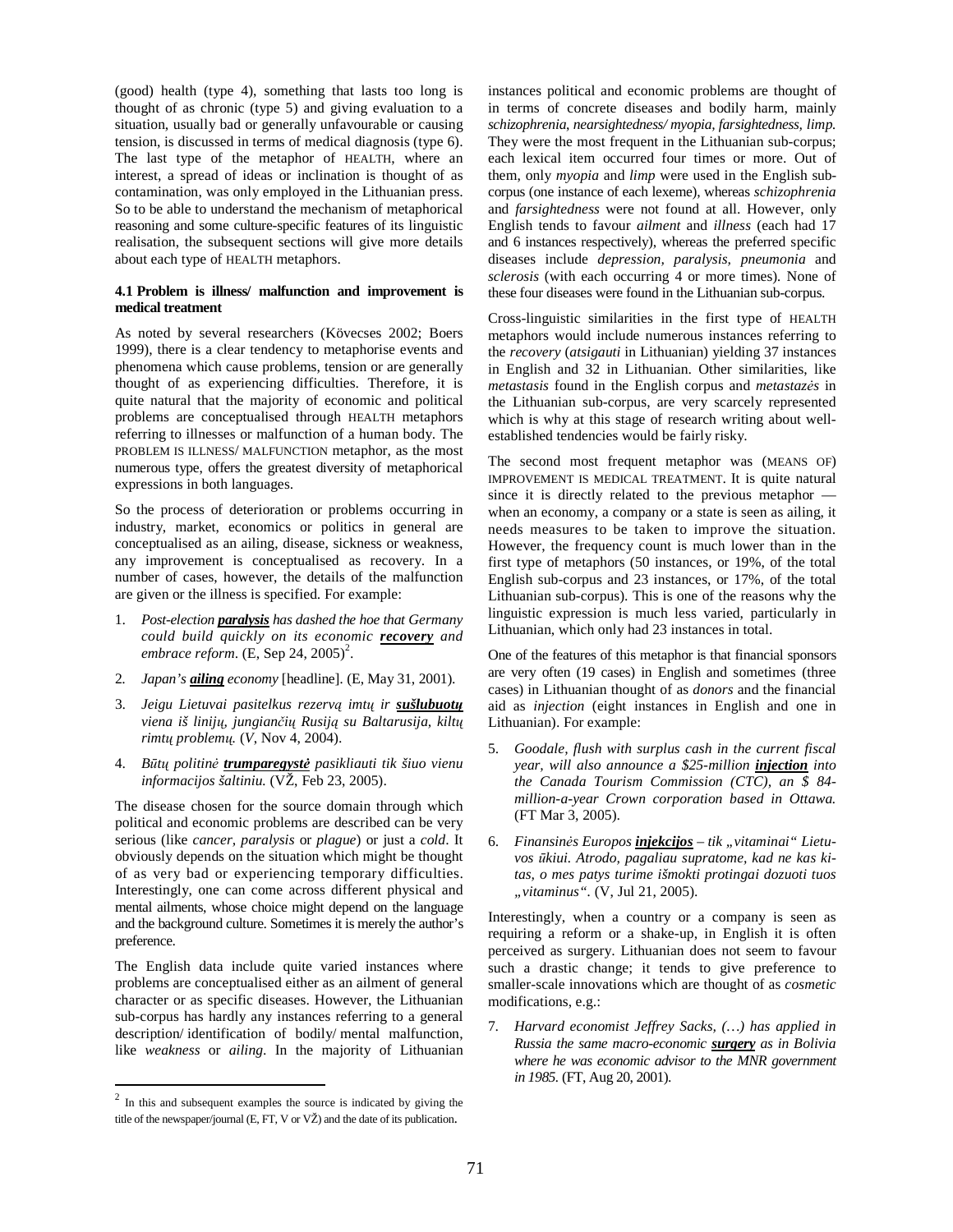### 8. Lietuvai reikia ne **kosmetinės**, o staigios ir ryžtingos *mokes*č*i*ų *reformos.* (V, Mar 3, 2005).

In many cases in English and Lithuanian improving a difficult situation is seen as curing it, (prescribing) medicine, remedial action, revitalisation; therefore, the most numerous lexical items employed in the metaphors are as follows: *cure, medicine, remedy, revitalise, revive* in English and *gaivinti, gydyti, reanimuoti* in Lihuanian.

Generally, the two most frequent metaphors are quite consistent in their mappings: economics and politics are personified when they encounter a problem, which is why they need a doctor's examination. Later, when the diagnosis has been established, the doctor chooses the proper treatment by prescribing medicine, giving injections, applying shock therapy etc.

### **4.2 Problem is pain, (good) condition is (good) health, recurrent/ lasting too long is chronic, evaluation is diagnosis, interest is contamination**

Apart from a specific disease or general ailment, problems in economic and politics can be thought of as pain. This type of metaphor yielded 24 instances in English (9% of the total number of data) and 15 in Lithuanian (11%). The linguistic realisation clearly shows preference given to pain in general, in Lithuanian often called *sopuliai*, which is fairly formal, archaic and quite unusual in everyday language. Also when dealing with problems in socio-economic discourse, both languages clearly show preference to *headaches*, for example:

- 9. *A surge in inflation brings policy headaches*. (E, Apr 28, 2005)
- 10. *Ta*č*iau jo si*ū*lymai radikaliai sumažinti mokes*č*ius bei privatizuoti pensij*ų *fondus tapo pa*č*i*ų *krikdem*ų *galvos skausmu.* (V, Sep 15, 2005)

The other three metaphors ((GOOD) CONDITION IS (GOOD) HEALTH, RECURRENT/ LASTING TOO LONG IS CHRONIC, EVALUATION IS DIAGNOSIS) are not numerously represented; neither do they show any significant culture-specific peculiarities. Their lexical expression is confined to *health* (Lith. s*veikata), chronic* (Lith. *chroniškas*) *and diagnosis* (Lith. *diagnoz*÷)*,* respectively*.* 

The INTEREST IS CONTAMINATION metaphor in socioeconomic discourse has manifested its national, or culturespecific, character. Despite the fact that the total number of instances in this class was limited to four, they were all found exclusively in the Lithuanian sub-corpus. Thus, it could be tentatively claimed that Lithuanians think about interest or spread of ideas in terms of contamination which can only be accounted for in the framework of the same metaphor of health.

#### **Conclusion**

The present cross-linguistic research into HEALTH metaphors in political and economic discourse has resulted in confirming the general hypothesis that many political and economic issues are described through human ailments, diseases and wounds. It would thus lead to a conclusion that HEALTH metaphors are deeply entrenched in the cognition and reasoning of both cultures. However, English turned out to be much more inclined to metaphorical reasoning in socioeconomic discourse, whereas in Lithuanian metaphors were less likely to occur: the difference in the frequency count of metaphorical expressions between the languages is quite marked (65% English and 35% Lithuanian in the total corpus).

Proponents of exclusively culture-specific approach to metaphorisation would be surprised to discover that the majority of HEALTH metaphors in English and Lithuanian were of the same type and thus produced the greatest majority of metaphorical expressions within the PROBLEM IS ILLNESS/ MALFUNCTION metaphor (over 60% in both languages). The second most frequent type in both languages was the (MEANS OF) IMPROVEMENT IS MEDICAL TREATMENT metaphor (almost 20 per cent in both languages). The other four types of metaphors were manifested only in 1-11 per cent of the total corpus of data in both languages: PROBLEM IS PAIN, (GOOD) CONDITION IS (GOOD) HEALTH, RECURRENT/ LASTING TOO LONG IS CHRONIC, EVALUATION IS DIAGNOSIS. The last but not least metaphor INTEREST/ SPREAD OF IDEAS IS CONTAMINATION was only found in the Lithuanian data.

The linguistic realisation of metaphors in both languages manifested some interesting culture-specific peculiarities. When conceptualising political or economic issues in terms of health problems, Lithuanian seems to give preference to specific diseases rather than describing them through ailments or disorders of more general character. However, both languages have numerous instances referring to the recovery of economics or more seldom, of politics.

When economics or politics require improvement, both languages seem to conceptualise it in terms of treatment. In both languages it is possible through donors and injections or general revitalisation and therapy. When problems are thought of in terms of pains and aches, both languages clearly tend to conceptualise them as headaches.

Thus the present study seems to have provided additional arguments for both: the universal anthropocentric/ embodiment and culture-specific parameter of metaphorisation, which is in line with the general principles of CL theory of metaphor. It should also be noted that in some cases overlapping conceptualisations in the two languages might also be due to their frequent contacts. Further research in the area could include other/ more languages and/ or other/ more (professional) discourses (medical, religious, engineering etc.).

#### **References**

- 1. Al-Hasnawi, A. R. (2007) A Cognitive Approach to Translating Metaphors, Translation Journal 11/ 3. [Retrieved July 1, 2007 from http://translationjournal.net/journal/41metaphor.htm].
- 2. Boers, F. (1999) When a Bodily Source Domain Becomes Prominent: the Joy of Counting Metaphors in the Socio-Economic Domain, in Gibbs, R. W. & Steen, G. (eds), Metaphor in Cognitive Linguistics, John Benjamins, Amsterdam and Philadelphia, pp47-56.
- 3. Boers, F. (2003) Applied Linguistics Perspectives on Cross-Cultural Variation in Conceptual Metaphor, Metaphor and Symbol 18/ 4, pp231-238.
- 4. Chung, S. F., Ahrens, K., Huang, C. R. (2003) Economy is a Person: A Chinese-English Corpora and Ontological-Based Comparison Using the Conceptual Mapping Model. [Retrieved April 18, 2005 from: http:// ontology.teknowledge.com/ROCLING\_4.pdf].